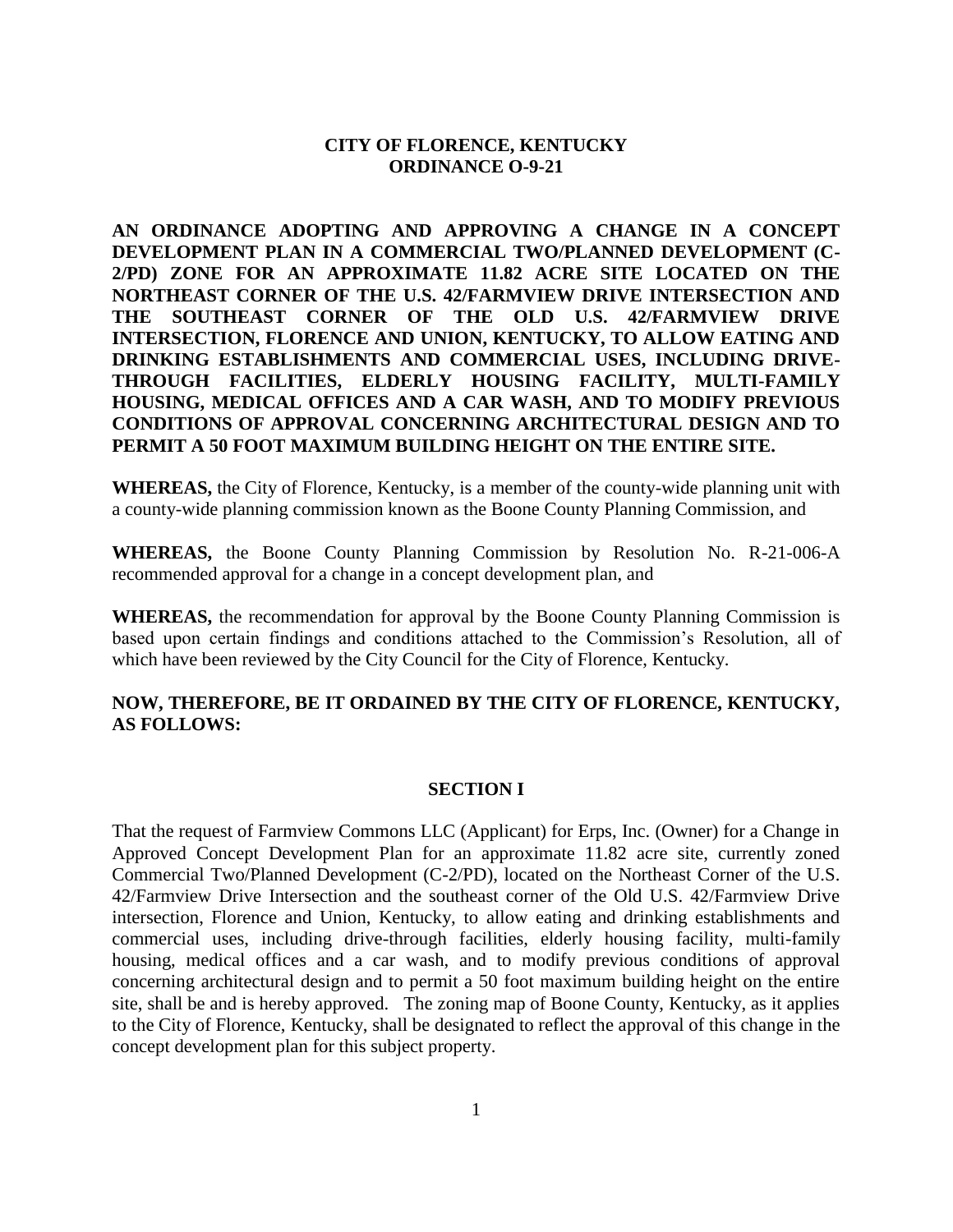### **SECTION II**

The approval of this change to the concept development plan is granted subject to the terms and provisions of the Boone County Planning Commission recommendation, including its Committee Report, made a part of that recommendation, and all provisions comprising the development plan herein, a copy of that recommendation and Committee Report of the Boone County Planning Commission being attached, marked Exhibit "A" and incorporated herein as if fully set out, this recommendation being in the form of Resolution No. R-21-006-A of the Boone County Planning Commission, including the exhibits referenced to that Resolution.

#### **SECTION III**

In addition to those conditions set forth in the recommendation of the Boone County Planning Commission, this approval of the City of Florence, Kentucky, through its City Council, shall be and is hereby subject to those additional conditions that have been agreed to in writing by the property owner/applicant as shown on Exhibit "B", a copy of which is attached and incorporated herein by reference.

#### **SECTION IV**

This approval is granted based on the Findings of Fact made by the Boone County Planning Commission and contained within its recommendation that is attached and part of the Commission's Resolution No. R-21-006-A, marked Exhibit "A", and attached hereto.

#### **SECTION V**

If the approval for this change in the concept development plan shall be held invalid, in whole or in part, by any Court of proper jurisdiction, that invalidity shall not affect the validity of any of the other zoning regulations, zoning map, comprehensive plan, or other portions, provisions or terms of the approved concept development plan for this property as they are severable from this Ordinance and are intended to have full force and effect regardless of any invalidity relating to this particular Ordinance.